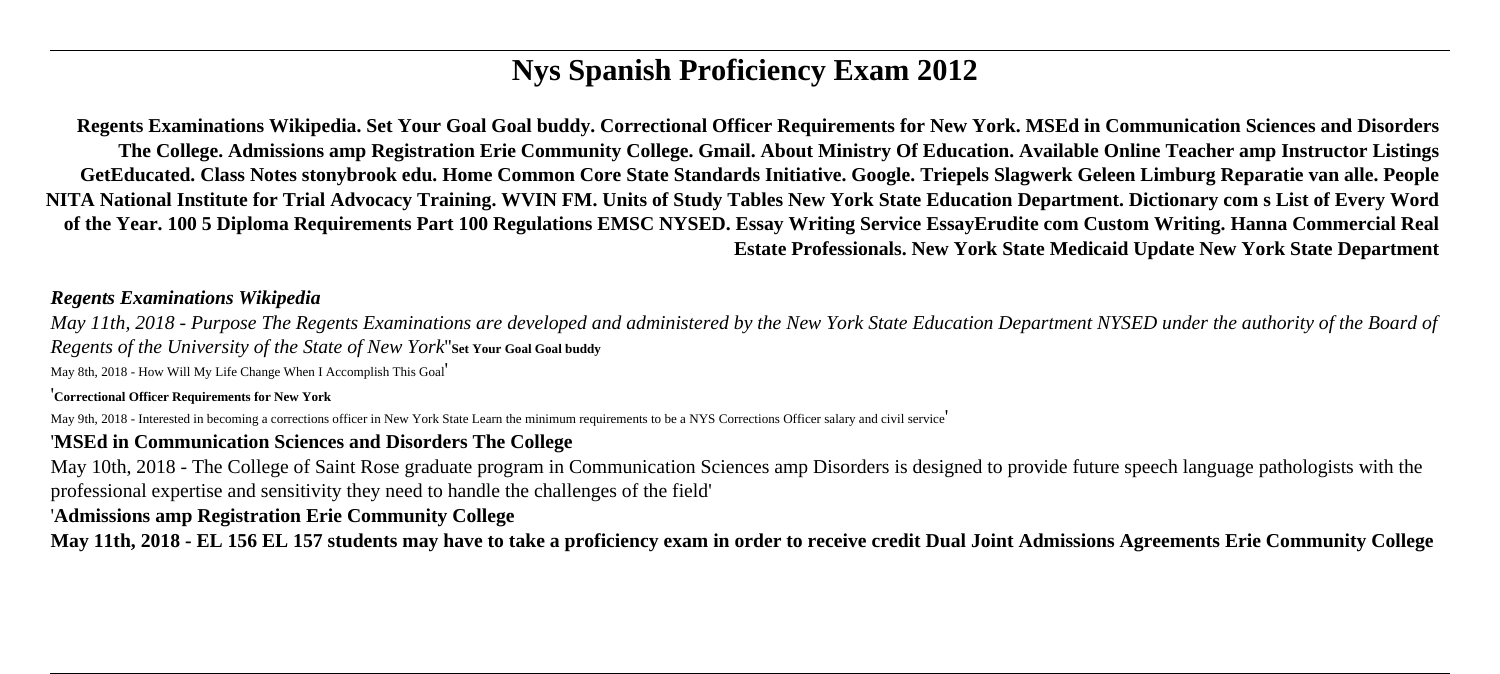# **has entered into a number of Dual Joint Admissions Agreements with area colleges**''**Gmail**

May 7th, 2018 - Gmail Is Email That S Intuitive Efficient And Useful 15 GB Of Storage Less Spam And Mobile Access,

### '**about ministry of education**

**may 8th, 2018 - vision statement a nation empowered by a dynamic system of care education and training mission statement providing quality care and education in an innovative inclusive and enabling environment thereby creating socially conscious and productive jamaicans**'

#### '**Available Online Teacher amp Instructor Listings GetEducated**

May 10th, 2018 - Available Online Teacher amp Instructor Listings AVAILABLE ONLINE TEACHERS â€" Free listings of available adjunct freelance and telecommuting online teachers seeking online teacher and online instructor em

'**Class Notes stonybrook edu** May 10th, 2018 - April 2018 Cincy Bautista Thomas â€<sup>™98</sup> is an Associate Director of Field Education at Columbia School of Social Work for the last 8 years and is a **Phd Candidate in Urban Education at the CUNY Graduate Center**''**Home Common Core State Standards Initiative May 11th, 2018 - Learn why the Common Core is important for your child What parents should know Myths vs facts**'

### '*google*

*may 10th, 2018 - search the world s information including webpages images videos and more google has many special features to help you find exactly what you re looking for*'

## '**Triepels Slagwerk Geleen Limburg Reparatie van alle**

May 5th, 2018 - Triepels Slagwerk Geleen Limburg Uw Drumspecialist Drumstel kopen boomwhacker lessen'

## '**People NITA National Institute For Trial Advocacy Training**

**May 9th, 2018 - 2012 13 Faculty Board Of Trustees Program Directors Shareema Abel Currently Serves As Special Counsel For Ethics Risk And Compliance At NYS**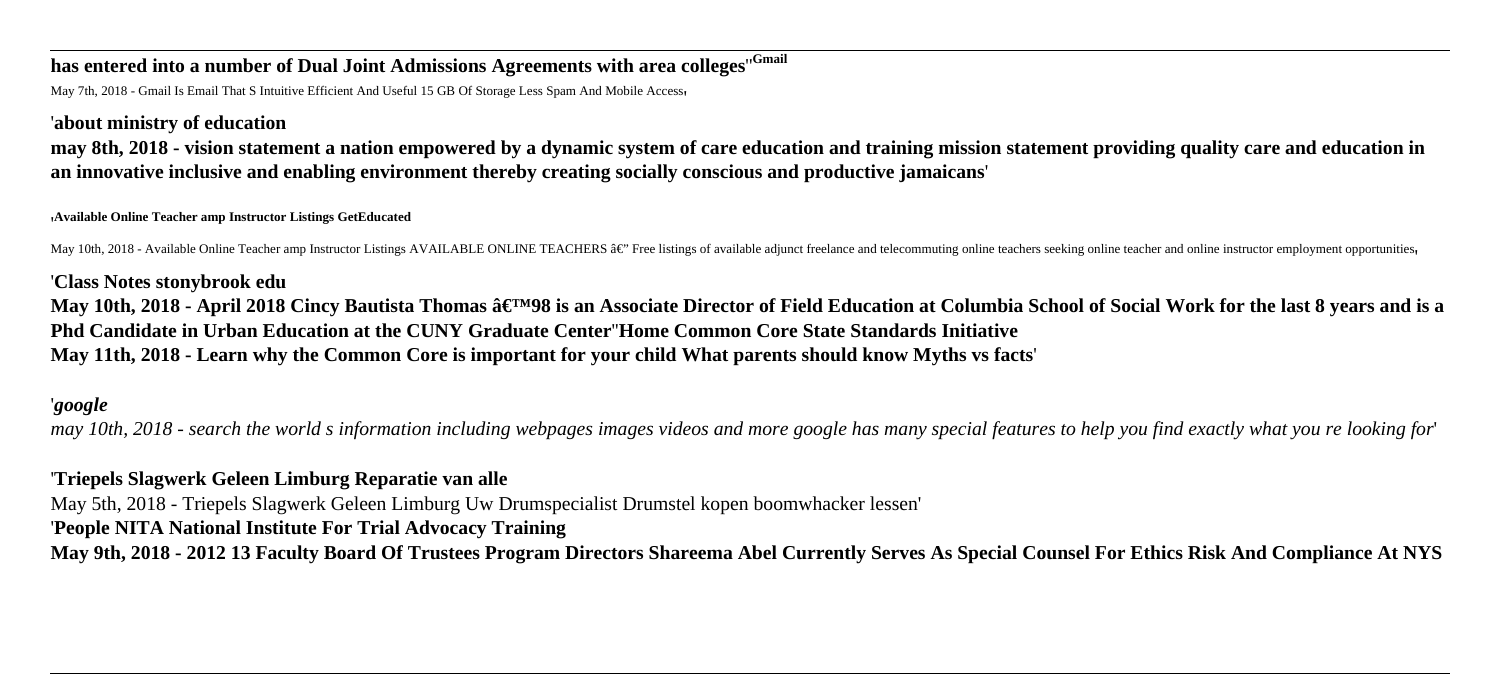#### **Homes And Community Renewal**'

#### '**WVIN FM**

MAY 10TH, 2018 - POSSIBLE MEASLES EXPOSURE AT BIG ELATS RESTAURANT THE NEW YORK STATE DEPARTMENT OF HEALTH HAS ISSUED A WARNING REGARDING A POSSIBLE MEASLES EXPOSURE AT A RESTAURANT IN BIG FLATS ACCORDING TO THE NYSHD A MEASLES INFEC TRAVELER FROM EUROPE VISITED MULTIPLE LOCATIONS IN NEW YORK INCLUDING THE OLD COUNTRY BUFFET IN BIG FLATS O'

## '**UNITS OF STUDY TABLES NEW YORK STATE EDUCATION DEPARTMENT**

## **MAY 9TH, 2018 - IN SPRING 2012 THE NEW YORK STATE EDUCATION DEPARTMENT NYSED LAUNCHED THE BILINGUAL COMMON CORE INITIATIVE BCCI TO DEVELOP NEW ENGLISH AS A NEW LANGUAGE ENL AND NATIVE LANGUAGE ARTS NLA STANDARDS ALIGNED TO THE COMMON CORE**'

## '*Dictionary com s List of Every Word of the Year*

*November 28th, 2017 - A list of every Word of the Year selection released by Dictionary com Dictionary com s first Word of the Year was chosen in 2010*'

## '**100 5 Diploma Requirements Part 100 Regulations EMSC NYSED**

May 8th, 2018 - 100 5 Diploma requirements General requirements for a Regents or a local high school diploma Except as provided in clauses 5 i c e and f of this subdivision paragraph d 6 and subdivision g of this section the following general requirements shall apply with respect to a Regents or local high school diploma''*ESSAY WRITING SERVICE ESSAYERUDITE COM CUSTOM WRITING*

*MAY 9TH, 2018 - WE PROVIDE EXCELLENT ESSAY WRITING SERVICE 24 7 ENJOY PROFICIENT ESSAY WRITING AND CUSTOM WRITING SERVICES PROVIDED BY PROFESSIONAL ACADEMIC WRITERS*''**Hanna Commercial Real Estate Professionals**

May 8th, 2018 - View the commercial real estate professionals at Hanna Commercial Real Estate'

## '**New York State Medicaid Update New York State Department**